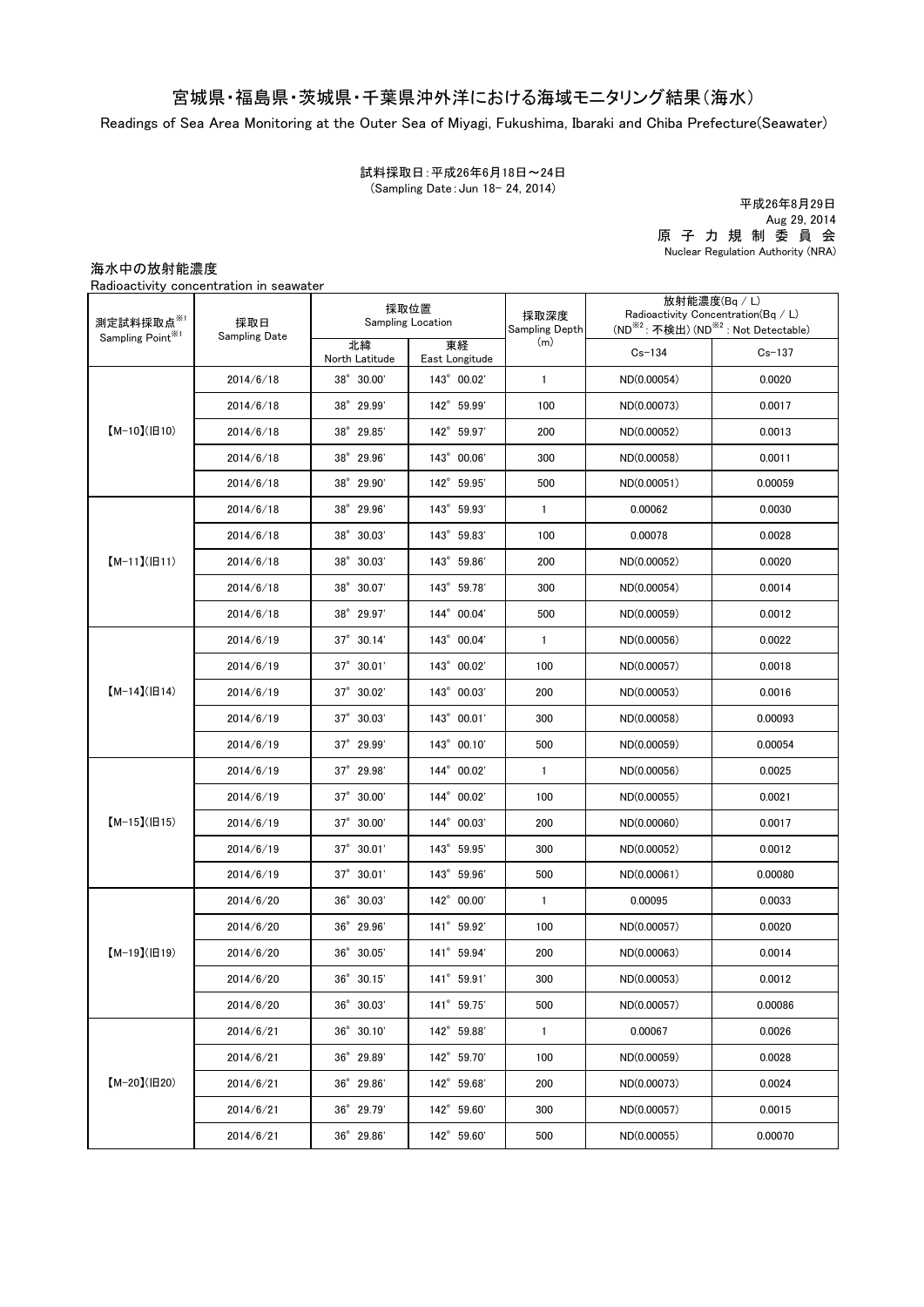| 測定試料採取点※1<br>Sampling Point <sup>361</sup> | 採取日<br><b>Sampling Date</b> | 採取位置<br>Sampling Location |                      | 採取深度<br>Sampling Depth | 放射能濃度(Bq / L)<br>Radioactivity Concentration(Bq / L)<br>(ND <sup>※2</sup> : 不検出) (ND <sup>※2</sup> : Not Detectable) |            |
|--------------------------------------------|-----------------------------|---------------------------|----------------------|------------------------|----------------------------------------------------------------------------------------------------------------------|------------|
|                                            |                             | 北緯<br>North Latitude      | 東経<br>East Longitude | (m)                    | $Cs - 134$                                                                                                           | $Cs - 137$ |
| $[M-21](H21)$                              | 2014/6/21                   | 36° 29.81'                | 143° 59.95'          | $\mathbf{1}$           | ND(0.00057)                                                                                                          | 0.0020     |
|                                            | 2014/6/21                   | 36° 29.93'                | 143° 59.54'          | 100                    | ND(0.00056)                                                                                                          | 0.0029     |
|                                            | 2014/6/21                   | 36° 29.94'                | 143° 59.40'          | 200                    | 0.00063                                                                                                              | 0.0032     |
|                                            | 2014/6/21                   | 36° 29.93'                | 143° 59.40'          | 300                    | ND(0.00065)                                                                                                          | 0.0021     |
|                                            | 2014/6/21                   | 36° 29.92'                | 143° 59.28'          | 500                    | ND(0.00053)                                                                                                          | 0.0015     |
| $[M-25](H25)$                              | 2014/6/24                   | 35° 30.01'                | 141° 59.95'          | $\mathbf{1}$           | ND(0.00057)                                                                                                          | 0.0016     |
|                                            | 2014/6/24                   | 35° 29.85'                | 141° 59.91'          | 100                    | ND(0.00055)                                                                                                          | 0.0019     |
|                                            | 2014/6/24                   | 35° 29.73'                | 141° 59.77'          | 200                    | 0.00069                                                                                                              | 0.0033     |
|                                            | 2014/6/24                   | 35° 29.60'                | 141° 59.62'          | 300                    | 0.00097                                                                                                              | 0.0043     |
|                                            | 2014/6/24                   | 35° 29.62'                | 141° 59.62'          | 500                    | ND(0.00060)                                                                                                          | 0.0023     |
| $[M-26](H26)$                              | 2014/6/23                   | 35° 29.85'                | 142° 59.73'          | $\mathbf{1}$           | ND(0.00056)                                                                                                          | 0.0022     |
|                                            | 2014/6/23                   | $35^{\circ}$ 29.95'       | 143° 00.05'          | 100                    | ND(0.00069)                                                                                                          | 0.0031     |
|                                            | 2014/6/23                   | 35° 29.59'                | 142° 59.78'          | 200                    | 0.00099                                                                                                              | 0.0038     |
|                                            | 2014/6/23                   | 35° 29.51'                | 142° 59.88'          | 300                    | 0.0013                                                                                                               | 0.0047     |
|                                            | 2014/6/23                   | 35° 29.88'                | 142° 59.44'          | 500                    | 0.00066                                                                                                              | 0.0032     |
| $[M-27](B27)$                              | 2014/6/22                   | $35^{\circ}$ 30.13'       | 144° 00.04'          | $\mathbf{1}$           | ND(0.00057)                                                                                                          | 0.0028     |
|                                            | 2014/6/22                   | 35° 30.03'                | 143° 59.92'          | 100                    | ND(0.00070)                                                                                                          | 0.0027     |
|                                            | 2014/6/22                   | 35° 30.09'                | 143° 59.79'          | 200                    | 0.0010                                                                                                               | 0.0033     |
|                                            | 2014/6/22                   | 35° 30.18'                | 143° 59.72'          | 300                    | ND(0.00056)                                                                                                          | 0.0035     |
|                                            | 2014/6/22                   | $35^{\circ}$ 30.15'       | 144° 00.04'          | 500                    | 0.0011                                                                                                               | 0.0051     |

※1 【 】内の番号は、図の測点番号に対応。

※1 The character enclosed in parentheses indicates Sampling Point in figure.

...<br>※2 NDの記載は、海水の放射能濃度の検出値が検出下限値を下回る場合。

※2 ND indicates the case that the detected radioactivity concentration in seawater was lower than the detection limits.

## \* 原子力規制委員会の委託事業により、(公財)海洋生物環境研究所が採取した試料を(公財)日本分析センターが分析。

on the project commissioned by Nuclear Regulation Authority (NRA). \* The samples of seawater collected by Marine Ecology Research Institute (MERI) were analyzed by Japan Chemical Analysis Center (JCAC)

## (参考)

平成20-22年度「海洋環境放射能総合評価事業」の福島第一海域(福島第一発電所から約25km付近)の環境放射能調査の結果: Cs-137:0.0012~0.0019Bq/L

(Reference)

The result of the environmental radioactivity measurement in the seawater around Fukushima Dai-ichi NPP (around 25km distance from Fukushima Dai-ichi NPP)shown in the report "Oceanic Environmental Radioactivity Synthesis Evaluation Business " FY 2008-2010 : Cs-137:0.0012~0.0019 Bq/L